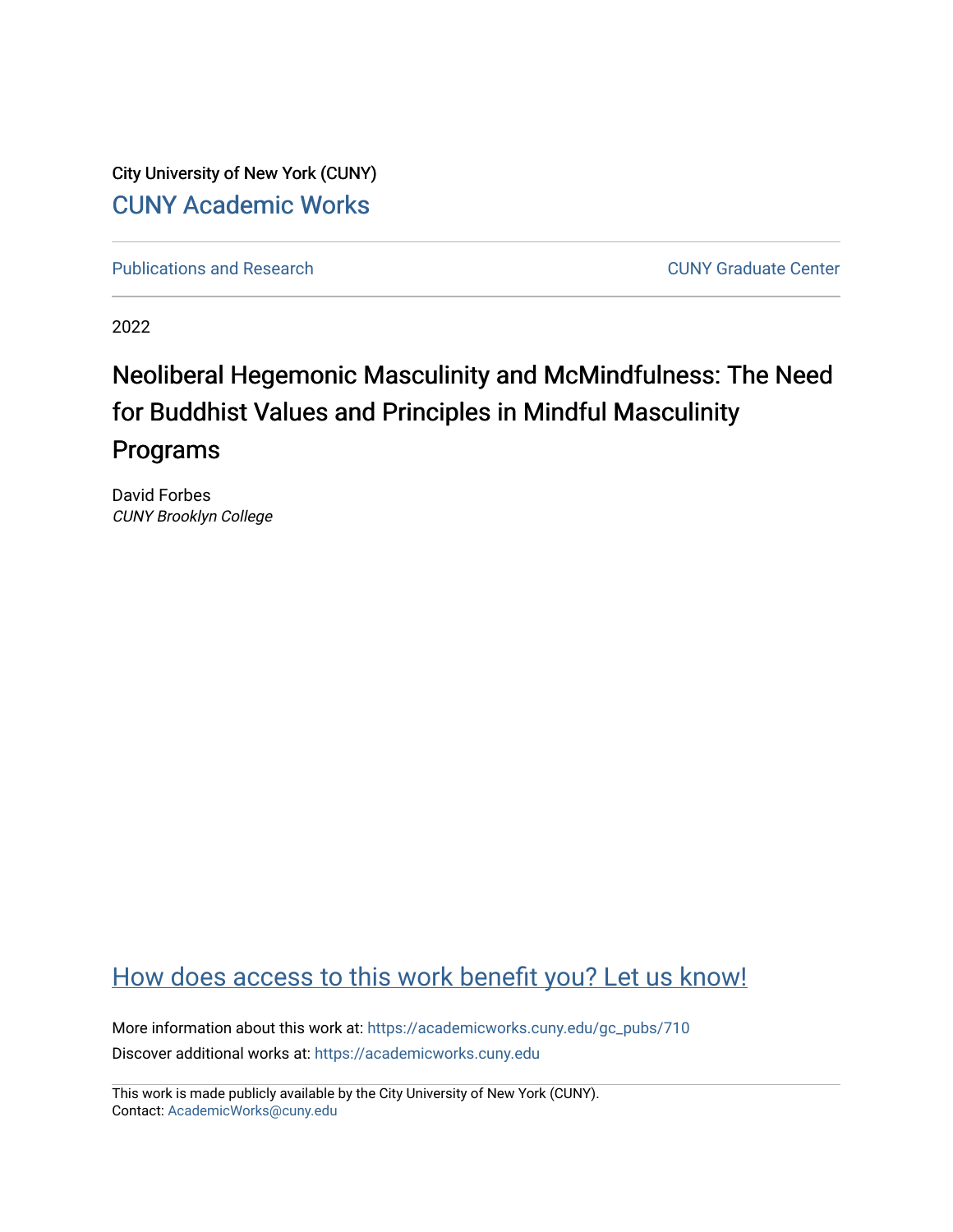



# *Article* **Neoliberal Hegemonic Masculinity and McMindfulness: The Need for Buddhist Values and Principles in Mindful Masculinity Programs**

**David Forbes**

Urban Education, CUNY Graduate Center, New York, NY 10016, USA; dforbes@brooklyn.cuny.edu

**Abstract:** This paper explores how certain Buddhist-inspired principles such as impermanence of self and compassion for all (metta) and the practice of mindfulness can contribute to challenging ways in which young men adopt troublesome aspects of systemic patriarchy. It (1) briefly examines the problem of systemic patriarchy in its most dominant forms, neoliberal hegemonic masculinity and right-wing racist authoritarian masculinity; (2) critically discusses examples of mindfulness education and counseling programs for young men that have been severed from their Buddhist origins (McMindfulness) that attempt to challenge young men around patriarchal beliefs and thoughts but end up reproducing neoliberal hegemonic masculinity; (3) briefly considers the problem of McMindfulness and its relation to Buddhism and neoliberal hegemonic and mindful masculinity; and (4) offers Buddhist perspectives as part of a counter-view that may serve within programs as an alternative to current forms of patriarchy while including and renewing the aforementioned Buddhist principles.

**Keywords:** Buddhism; hegemonic masculinity; McMindfulness; mindfulness; mindful masculinity; neoliberalism; patriarchy

Young men in the United States and Western Europe today tend to live in societies characterized by patriarchy, the structured system of gender inequality that privileges males over women and others. Specialized education programs in the U.S. and Britain aim to challenge patriarchal assumptions among young men by employing mindfulness as a way to help them reflect on and question patriarchal values and practices. However, many do not succeed. I argue that this is the case because such programs rely on a particular understanding and kind of mindfulness popular in the U.S. that is severed from its foundational moral meaning and purpose in Buddhism, an understanding of which could help challenge patriarchal thinking and relationships. In Buddhism, mindfulness is a way to see the self as a social construction, to let go of self-attachment, and to realize and practice with wise compassion (*metta*) one's interconnectedness with all other sentient beings. Within a particular American understanding of mindfulness, what several critics have referred to as McMindfulness, mindfulness as practiced in education programs for young men instead becomes a morally neutral technology that in neoliberal society maintains rather than challenging the predominant beliefs and practices of systemic patriarchy. For those who seek to counter current forms of patriarchy, I suggest introducing those aforementioned Buddhist perspectives and practices that can be applied within education programs for young men.

# **1. Systemic Patriarchy**

Patriarchy refers to *systemic* gender inequality. To be critical of patriarchy therefore is not an attack on masculinity per se, nor is it to oppose, criticize, and blame each or any boy or man in personal ways for systemic problems, a too-common and careless conflation of structural and personal levels of causal analysis. Neither should patriarchy serve as a simplistic whipping boy (pun intended), a one-size-fits-all explanation, for all troublesome



**Citation:** Forbes, David. 2022. Neoliberal Hegemonic Masculinity and McMindfulness: The Need for Buddhist Values and Principles in Mindful Masculinity Programs. *Religions* 13: 544. [https://doi.org/](https://doi.org/10.3390/rel13060544) [10.3390/rel13060544](https://doi.org/10.3390/rel13060544)

Academic Editor: Deborah Orr

Received: 13 January 2022 Accepted: 9 June 2022 Published: 14 June 2022

**Publisher's Note:** MDPI stays neutral with regard to jurisdictional claims in published maps and institutional affiliations.



**Copyright:** © 2022 by the author. Licensee MDPI, Basel, Switzerland. This article is an open access article distributed under the terms and conditions of the Creative Commons Attribution (CC BY) license [\(https://](https://creativecommons.org/licenses/by/4.0/) [creativecommons.org/licenses/by/](https://creativecommons.org/licenses/by/4.0/)  $4.0/$ ).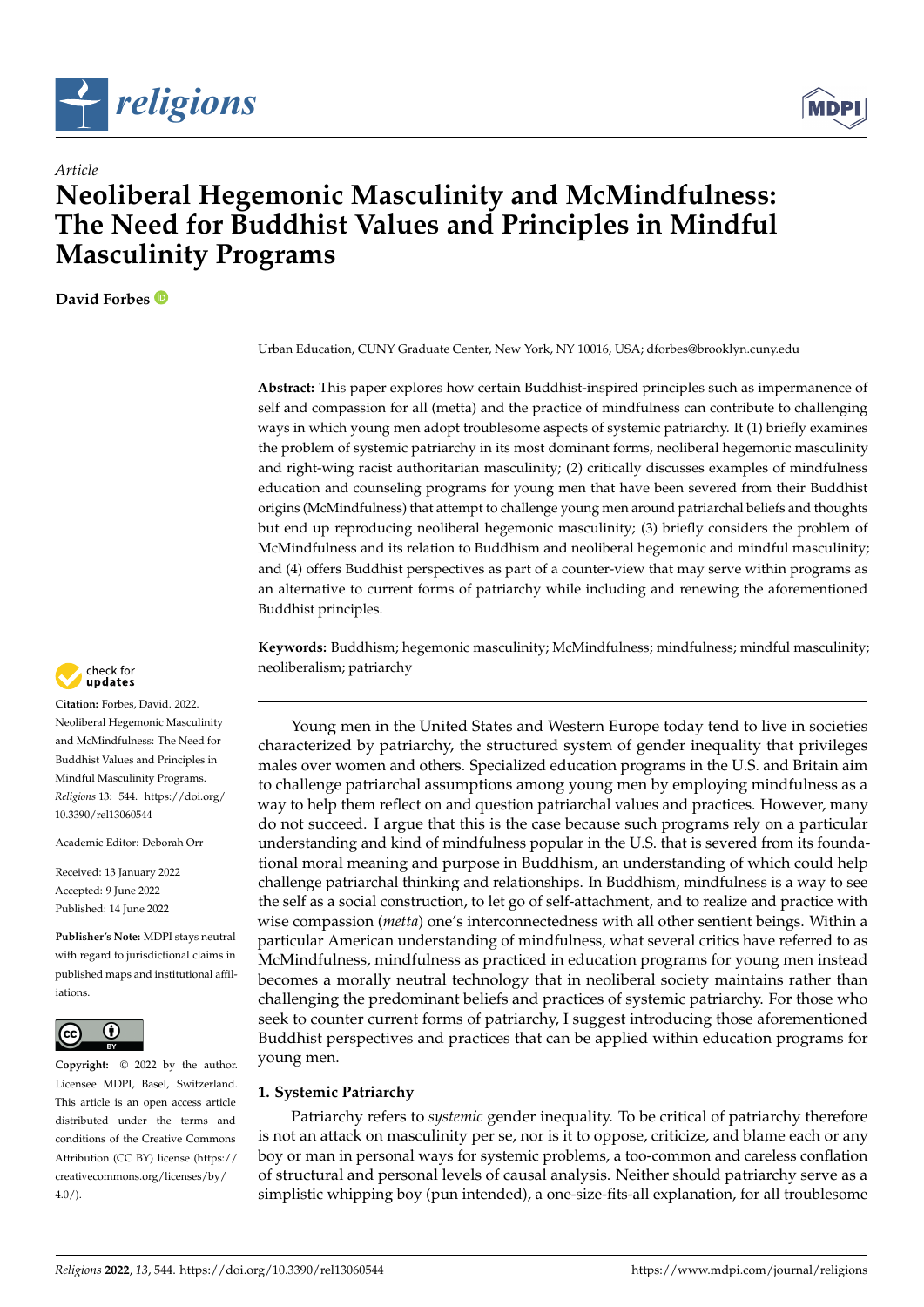circumstances that men cause or undergo [\(Al-Fardan](#page-12-0) [2020\)](#page-12-0). Patriarchy is an unjust societal framework in which many males hold, and often feel entitled to hold, primary power over women. It often includes and sanctions violence or the threat of violence towards women, which has increased during the COVID-19 pandemic [\(U.N. Women](#page-13-0) [2021;](#page-13-0) [Povoledo](#page-13-1) [2021\)](#page-13-1).

In patriarchy, many boys in the U.S. and Western Europe are socialized differently than girls. An ethnographic study in a Brooklyn high school [Forbes](#page-12-1) [\(2004\)](#page-12-1) found that young men learned to internalize basic beliefs about what it means to be an acceptable man, for example, to denigrate effeminate and gay men (see the 2011 study by Pascoe [\(Pascoe](#page-13-2) [2011\)](#page-13-2), who also showed the problem of compulsive male heterosexuality in homophobia among boys), and to regard women as lesser than they and consider them as objects for their own pleasure. They learned to be competitive, conquer others, to not back down from confrontation, to repress and minimize feelings and relationships and instead focus on tasks and results, and always to be in control of oneself and others (for examples of how patriarchy as a specific arrangement of power relations is enmeshed with other systems of power in the capitalist U.S., see [Ortner](#page-13-3) [2015\)](#page-13-3).

### *1.1. Neoliberal Hegemonic Masculinity as the Predominant Form of Patriarchy Today*

Despite the argument that it is akin to a "zombie doctrine"—a living dead system with nothing yet to replace it [\(Monbiot](#page-13-4) [2016\)](#page-13-4), *neoliberalism* remains a powerful ideological, political, and economic movement in the U.S. and Western Europe. Neoliberalism rejects the notion of society and the public good and endorses a competitive, individualist, selforiented market approach as the way to meet all of one's needs [\(Harvey](#page-12-2) [2005,](#page-12-2) pp. 2–3). It transforms social and economic systems and personal behaviors into privatized commodities within a competitive global, corporatized market.

*Hegemonic masculinity* is the patriarchal standard by which boys and men are measured. [Connell and Messerschmidt](#page-12-3) [\(2005\)](#page-12-3) have reformulated the term and argue it is neither deterministic, essentialist, nor a simple model of social reproduction; it is more relational, dynamic, and depends on social contexts. However, they claim it still refers to a hierarchy of social power for boys and men and the subordination and marginalizing of non-hegemonic masculinities that include women, gay men, and transgendered persons.

Along with [Smallen](#page-13-5) [\(2019\)](#page-13-5), I argue that hegemonic masculinity serves neoliberal values, policies, and structures, and that we can speak of a *neoliberal hegemonic masculinity,* which is the predominant form of patriarchy in the U.S. today.

Neoliberal hegemonic masculinity is the ideal fit for successful competition and strength in a corporatized United States. It values male entitlement, individualist competition, and hierarchical power over and exploitation of others and of nature. It sanctions aggressiveness and violence as acceptable means of solving conflicts, and material success as the criteria for masculine identity. It values rationality and de-emphasizes and belittles the socialized values of many women and of feminism, such as empathy, emotional expression, perspective taking, caring, sharing, and collaboration in the service of non-exploitative, non-competitive, mutually enhancing relationships. When a system dominated by an elite class of entitled men serves their own interests such as is the case in the United States, [Hedges](#page-12-4) [\(2021\)](#page-12-4) states, "girls and women always suffer disproportionally. The struggle for equal pay, equal distribution of wealth and resources, access to welfare, legal aid that offers adequate protection under the law, social services, job training, healthcare, and education services, have been so degraded they barely exist for the poor, especially poor girls and women".

Neoliberal hegemonic masculinity in the U.S. equates masculinity with being a "stoical" wage earner and conditions many males with a "breadwinner ethos" that leads to considerable burnout [\(Malesic](#page-13-6) [2022\)](#page-13-6). Overall, it adds toxic stress on boys and men as well as gay men, girls, and women:

Given that capitalist society is inherently patriarchal, the burden of expectations can be extremely heavy on men and cause us to place unrealistic expectations upon ourselves. If capitalism tells me that I must accumulate as much as I can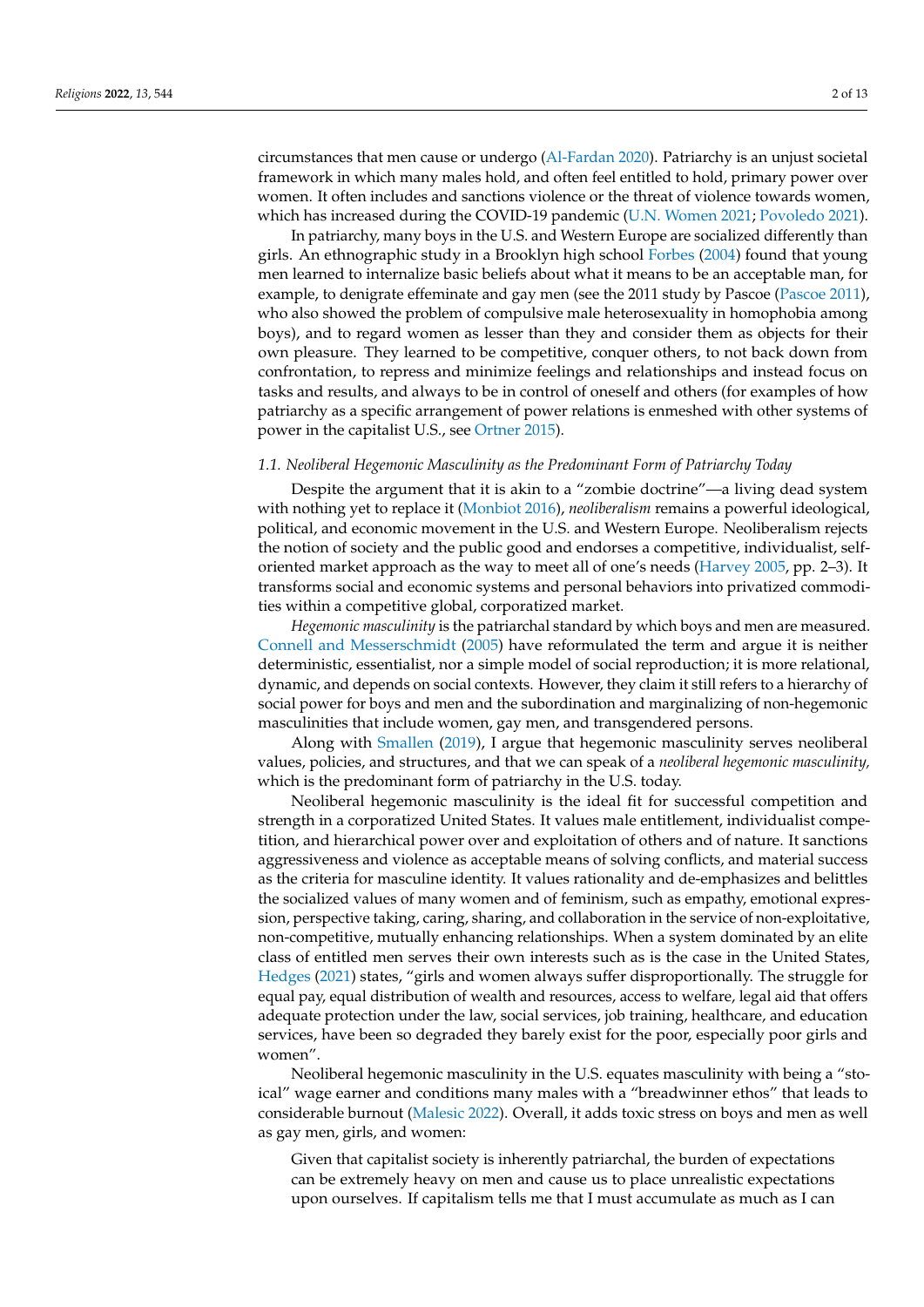and patriarchy tells me that I'm the one who's primarily responsible for it, it's going to result in the development of significant insecurity and anxiety issues [\(Galani](#page-12-5) [2021\)](#page-12-5).

Holding up a male ethos of individualist autonomy as a cultural aspiration negatively impacts many working class non-college educated men, for whom it is often unrealistic and difficult to obtain. Researchers who interviewed racially and ethnically diverse working class non-college educated men found they sought to construct an individualist "autonomous generative self" [\(Edin et al.](#page-12-6) [2019\)](#page-12-6). Many of the men were emotionally and socially detached from communal and social supportive ties of family, career, and religious institutions, and instead engaged with more autonomous forms of work, childrearing, and spirituality. This leads to what the researchers call an alienated "haphazard self" which "may be aligned with counterproductive behaviors". In particular, white males with a high school diploma, considering the recent rise among them in "deaths of despair", were more pessimistic in comparing their lives to their fathers, who had more secure connections to social institutions. The researchers are concerned that without social support, these men are not likely to achieve the autonomous generative selves they desire and will sink into greater despair.

#### *1.2. Right-Wing Racist Authoritarian Masculinity as Extreme Patriarchy*

An extreme variant of neoliberal hegemonic masculinity in the United States has metastasized into the toxic form of right-wing racist authoritarian machismo, reflected in Donald Trump's "Make America Great Again" (MAGA) cult of white male toughness and bullying.

[French](#page-12-7) [\(2021\)](#page-12-7) calls out this "emerging culture of the right—a culture that idolizes a twisted version of masculine 'toughness' as the highest ideal and despises a false version of 'weakness' as the lowest vice". The Right dismisses any critique of Trump in unmasculine terms of cowardice and fragility, he writes. French shows how the Right has tied distorted meanings of toughness and courage to "strong, masculine virtues" they attribute to Trump himself—say whatever is on one's mind, favor cruelty over decency as an act of defiance, and promote direct violent action in "the increased prevalence of open-carried AR-15s at public protests, the increased number of unlawful threats hurled at political opponents, and outbreaks of actual political violence, including the large-scale violence of January 6".

The right-wing culture of masculinity is anxious about the male ego, which it feels is under siege, and is fearful of losing what it considers to be manliness. For example, in a video series, right-wing media propagandist Tucker Carlson claims there is a "total collapse of testosterone levels in American men" as a way to describe a growing loss of masculinity in the U.S. [\(Colata](#page-12-8) [2022,](#page-12-8) April 22). To address this bogus claim, he touts a bogus commercial product that provides red light to the testicles, along with others who falsely argue for testicular sunlight tanning as a way to increase testosterone.

There is a history of anxiety in the U.S. that claims a weak moral society makes men physically weak, devitalized, and effeminate and leads to further social problems; this claim has been employed as a rallying cry for males to toughen up against stronger foreign enemies such as the Soviet Union during the Cold War [\(Heffernan](#page-12-9) [2022,](#page-12-9) May 22). Much of this recent anxiety about masculinity, as Kristin Kobes Du Mez (Faith and Leadership, [Du Mez](#page-12-10) [2020\)](#page-12-10) shows, stems from the influence of revivalist white evangelicals, whose Christian nationalism has been a significant influence on the Right and on right-wing politicians, such as the 2022 Republican nominee for governor in Pennsylvania. As she describes, starting in the 1940s, evangelicals who feared the loss of a white Christian America seized on the unifying theme of "Christian living", in particular an ideal, traditional, rugged, and militant Christian masculinity influenced by secular cultural icons of manhood such as John Wayne. As Du Mez (Ibid.) points out, these desirable masculine qualities are embodied by Trump:

once you understand this history of militant evangelical masculinity, you can see that Trump in fact does embody many of those traits—a seemingly strong,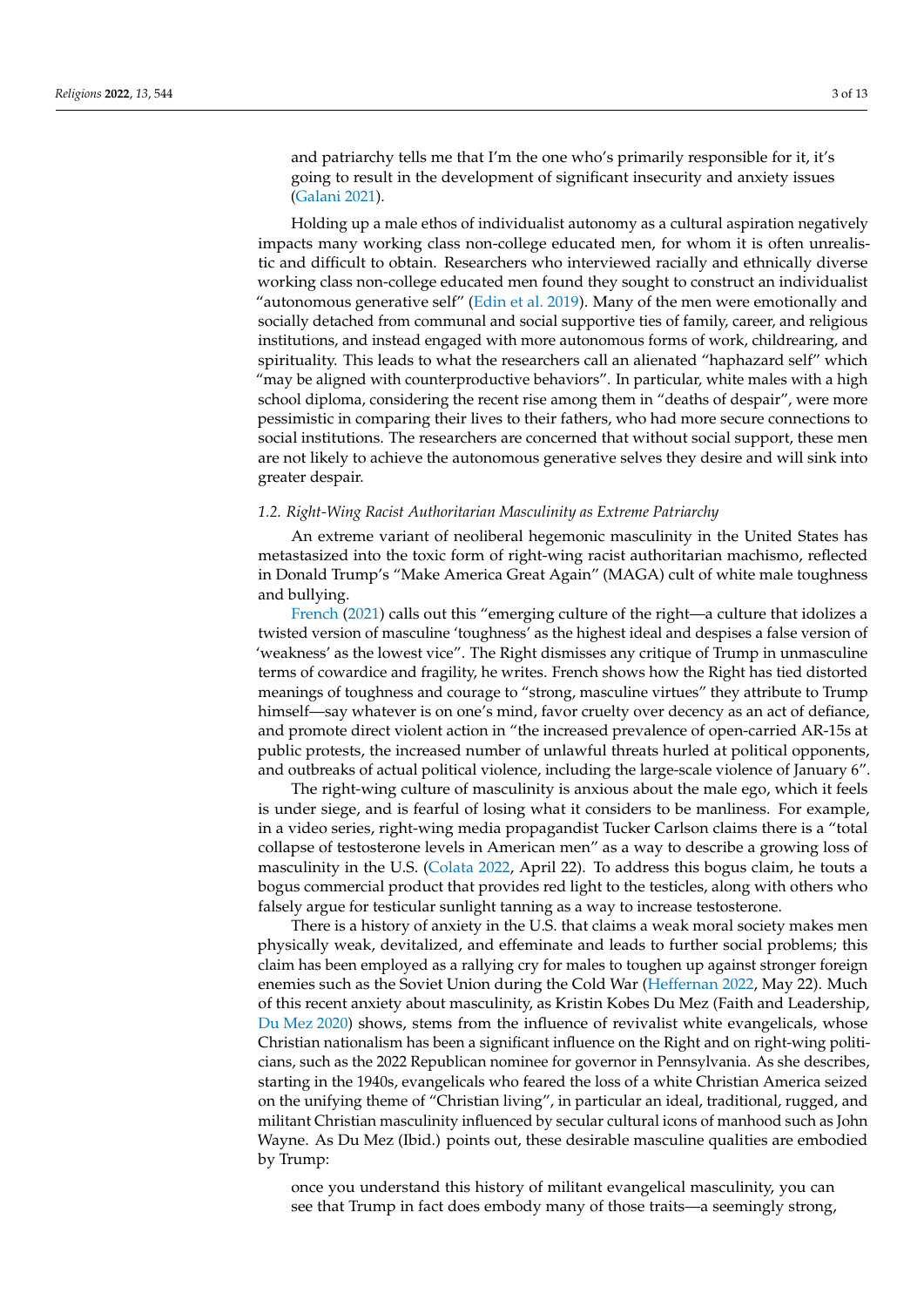rugged man who is going to do whatever needs to be done, including violence, to achieve order. The ends will justify the means.

In U.S. society, a number of white, non-college educated working class young men have felt disempowered and experience a loss of status and of a traditional sense of masculine identity as their relational roles have changed. Traditional male breadwinner roles have diminished within a de-industrialized U.S. service economy that has seen gains toward equality for women in marriage, education, careers, and income. As Edin et al. describe for their older counterparts (2019), many of these young men likewise do not receive the kind of needed emotional support and insight into the changes occurring in society that educational and counseling programs could provide. Instead, they mistakenly feel threatened by and blame all women for their problems and turn to alt-right communities, who are keen to provide them with the emotional support they want [\(Romano](#page-13-7) [2018\)](#page-13-7). Right-wing authoritarians prey on those vulnerable boys and men who are insecure about their masculinity [\(ADL Center on Extremism](#page-12-11) [n.d.\)](#page-12-11). As feminist journalist [Marcotte](#page-13-8) [\(2021a,](#page-13-8) October 18) explains, they tell them they can rid themselves of self-doubt by adopting a bullying male chauvinist attitude: "The solution, they say, is to return to rigid, unforgiving gender roles that just so happen to value straight, cis men above all other people". The prejudice against trans-gendered people is especially virulent, and threatening, Marcotte says, as "[t]he very existence of trans people is a reminder that gender—and therefore gender hierarchy—is a social construct, and therefore can be analyzed, criticized, and even changed".

As Marcotte puts it, the irony is that those insecure men who are drawn to right-wing authoritarian groups prove the social construction of gender by trying to "prove" their manhood: "... they are constantly trying to 'prove' it, from demanding female submission to bashing trans people to refusing a vaccine. If masculinity isn't a social construct, then one wouldn't need to put so much work into socially constructing it", she argues.

In the U.S., the authoritarian Right capitalizes politically on anxiety about masculinity and the desire to shore up patriarchy. Right-wing Senator Josh Hawley (R-MO) claims the Left wants to "deconstruct men" [\(Heffernan](#page-12-9) [2022,](#page-12-9) May 22). Journalist [Featherstone](#page-12-12) [\(2021\)](#page-12-12) points out that Hawley's declaration of a "crisis of American men" resonates globally in autocratic countries:

China has also barred "sissy" men from appearing on TV; in Brazil, President Jair Bolsonaro has said that masks are "for fairies"; and Mr. Hawley, in his speech, fueled anti-transgender prejudice by alluding to a bogus "war on women's sports". Nothing justifies this hateful nonsense. But Mr. Hawley, for all his winking bigotry, is tapping into something real—a widespread, politically potent anxiety about young men that is already helping the Right.

The Right wing, influenced by Christian nationalism, exhibits hatred and fear of women and seeks to control them by taking away their reproductive rights for which they have fought. The Supreme Court's conservative judges' oral arguments over abortion rights in November 2021 were contemptuous of women's lives, observed [Marcotte](#page-13-9) [\(2021c,](#page-13-9) December 1), and showed "contempt for women's intelligence, contempt for women's privacy and contempt for women's very humanity".

For right-wing Trump supporters, women are second class citizens and inferior to men. The best women can do, they believe, is to try to counter the culture they think is emasculating their sons and then to live vicariously through them. This is what lay behind Rep. Madison Cawthorn's (R-NC) October 2021 speech aimed at these mothers, in which he encouraged women to raise their sons to be "monsters"—because women cannot be equal, they can taste power and experience their own vicious urges through at least raising vicious monsters [\(Marcotte](#page-13-10) [2021b,](#page-13-10) December 7).

Certain right-wing mothers and wives adopt this twisted and dangerous patriarchal view of their own roles. In 2020 and 2021, three prominent examples of mothers endorsing and cultivating their sons' violence were the mother–son team that stormed the Capitol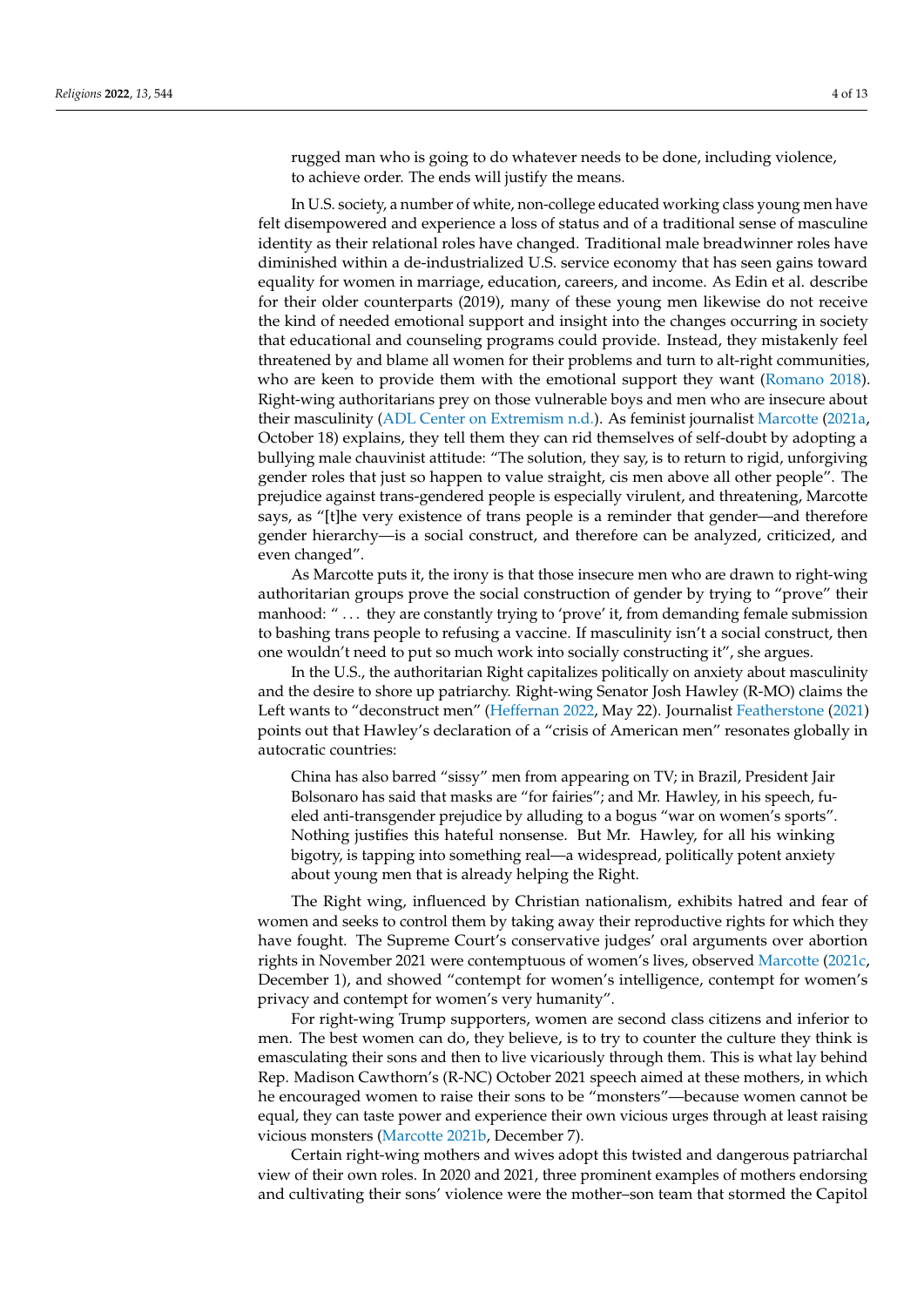on January 6 and the MAGA moms of shooters Kyle Rittenhouse in Wisconsin and Ethan Crumbley in Michigan [\(Marcotte](#page-13-10) [2021b,](#page-13-10) December 7; [Signorile](#page-13-11) [2021\)](#page-13-11).

Right-wing racist authoritarian masculinity is patriarchy in its most virulent, recalcitrant, and dangerous form. It must be understood and opposed in practical and skillful ways at the societal, political, cultural, interpersonal, and psychological levels. From a Buddhist perspective we can suggest, along with engaged Buddhist David Loy, that it is an extreme, dangerous, and futile attempt to overcome and heal the fear of a loss of self as a white male, the terror that one's very identity and existence are threatened with oblivion. The latest manifestation in the U.S. of this fear of loss of status and self-dissolution is the white supremacist conspiratorial "Replacement Theory", spread by right-wing media propagandists such as Tucker Carlson, in which white males believe their identity as holders of dominant power will disappear as they become a minority. Across the U.S. it has served to justify a number of deadly mass shootings by white males of African Americans, Latinos, and Jews whom they fear are overtaking them in terms of economic and political power.

# **2. "Mindful Masculinity" and Related Programs Reinforce Neoliberal Hegemonic Masculinity Instead of Challenging It**

In the U.S., how can we prevent or at least minimize the harmful effects of patriarchal thinking and behavior at earlier stages of development of young men through education and counseling programs?

Secular education programs in schools, on social media, and elsewhere aim to help boys and young men critically examine harmful patriarchal messages they receive and internalize from society. They try to do this by adopting the Buddhist-originated practice of *mindfulness* in secular terms. Certain of these programs are referred to as teaching *mindful masculinity*. Their goal is for young men to reject those qualities of hegemonic masculinity deemed emotionally harmful to themselves and others and to gain a healthier masculine identity that allows them to be more emotionally vulnerable and more compassionate toward others.

The problem is that mindful masculinity, as a concept and program, endorses and reinforces an essentialist, individualistic, neoliberal hegemonic masculine self-identity. As a way to work with boys and men, such programs employ and thereby reinforce hegemonic masculine traits such as strength, power, and control, as shown in the following examples.

[Davidson](#page-12-13) [\(2021\)](#page-12-13), who calls himself a mindful masculinity coach, sees mindfulness itself in hegemonic masculine terms as a "power" men can "own" that can help them attain their personal goals. Even vulnerability is reframed in the dominant language of hegemonic masculinity. He says, "I have made it my mission to create mindful men to own their masculinity and enjoy being a male today, through Courage, Connection and Vulnerability to positively impact their world". The message to men is to protect them from the fear of not having an acceptably masculine and strong self. As a way to appeal to men, Davidson uses the same neoliberal hegemonic masculinity framework that reduces vulnerability, a positive trait, to another strategy to help them succeed in a competitive neoliberal world.

Psychologists [Lomas et al.](#page-13-12) [\(2018\)](#page-13-12) set up a mindfulness-based intervention along with interviews of adolescent boys at risk of academic failure and studied how they negotiated masculinity with mindfulness. The authors first point out that the boys had an "overriding need, desire and intent" to claim agency and exert self-control, which they describe as a "traditional hegemonic masculine norm". However, they suggest the boys deployed control in ways that challenged traditional masculine performances that promoted "emotional awareness and engagement", qualities not normally associated with masculinity. Within the context of a mindfulness-based intervention, the researchers say, the boys continued to speak the masculine discourse of control, except in order "to legitimize a non-conventional masculine performance involving emotional connection and agility".

The authors thereby argue for the ability of males "to refashion their way of 'doing' masculinity in more adaptive ways", as "alternative gendered performances", what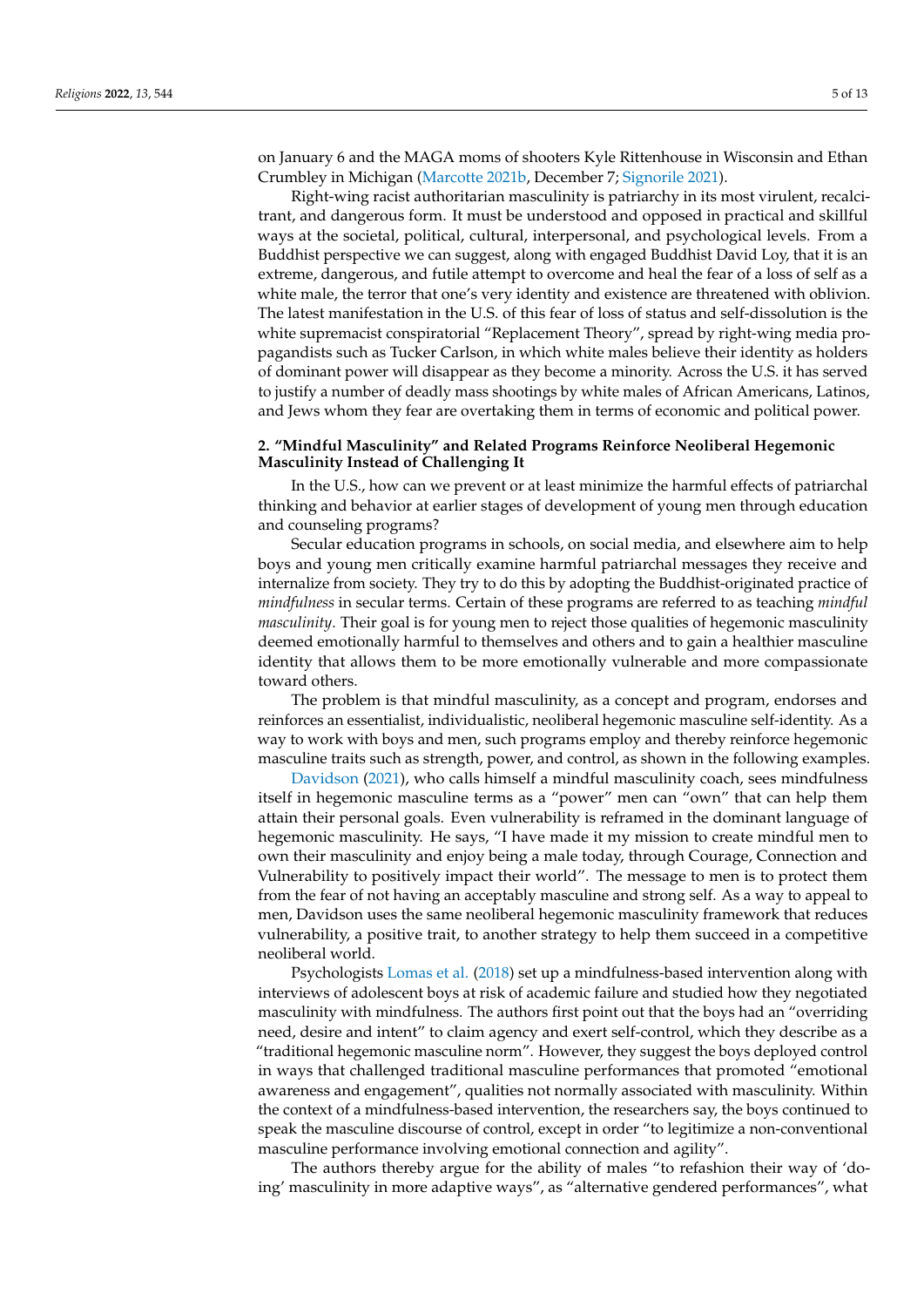[Lomas](#page-12-14) [\(2013\)](#page-12-14) in an earlier article calls the "critical positive masculinity paradigm". In that framework, Lomas asserts that men can reconstruct positive, not just negative, hegemonic masculinity norms, or "at least re-interpret" traditional masculine qualities through meditation. He adopts a particular definition of meditation used by other meditation researchers, who conceptualize it as "a family of self-regulation practices that focus on training attention and awareness in order to bring mental processes under greater voluntary control". This is a self-enhancing, hegemonic, and masculine way of describing meditation in the interest of neoliberal values if there ever was one: to gain self-regulation and bring mental processes under greater control and as a way to maintain and strengthen a neoliberal masculine self.

The issue is that, despite mindfulness, or even due to how it is conceptualized and practiced, young men continue to perform masculinity as a re-conceptualized gendered social self. They want to assert control, a neoliberal, hegemonic, manly quality, in order to be better at being men in neoliberal society. Manliness continues to be an acceptable and essentialist social construct; there is a persistence of attachment to a solid, hegemonic masculine social identity.

[Plank](#page-13-13) [\(2019\)](#page-13-13), in *For the Love of Men: From Toxic to a More Mindful Masculinity*, sees being mindful as a way for men to awaken to their automatic habits in order to "choose which ones serve us and which ones don't". Men, she says, can then decide with intention what kind of masculinity they want, what kind of man they want to be. For Plank, "*Mindful masculinity is all about taking back control* (italics added)". What is most important about mindful masculinity, she writes, is that "it's not about shunning masculinity: it's about claiming it back". She quotes a colleague: " ... there is nothing more masculine than having control over your emotions and mental health".

Here, Liz Plank offers mindfulness as a way for men to strengthen their male self through individual choice, decision-making, and above all, control, a neoliberal hegemonic masculine characteristic, instead of as a way to let go of clinging to their identity and evolve toward a more encompassing, interdependent way of being.

Other mindfulness programs do not explicitly teach mindful masculinity to young men, and instead wish to connect masculinity and mindfulness. They are concerned that not enough males are interested in or willing to practice mindfulness, as many see it as a more feminine practice. They hope to convince young men by making how it is taught and presented, and by whom, an acceptably masculine, rather than feminine endeavor in which masculinity itself appears as a neoliberal hegemonic identity. Several employ traditional male role models and masculine cultural icons to draw in more boys and men.

For example, Richard Burnett, an organizer for the 2019 Millions Mind Matter Conference for educators in the U.K. [\(Burnett](#page-12-15) [2019\)](#page-12-15), sponsored by the Mindfulness in Schools Project, tells the young men in his school that it is okay to meditate, because being vulnerable about your feelings is now considered manly and a show of strength. He convinced the young men in his school to meditate with male teachers who feel the need to be strong as men. For them, he says, "Mindfulness sits comfortably with masculinity because they see enough of their teachers practicing it. They know that you don't have to be tough to be strong" [\(Burnett](#page-12-15) [2019\)](#page-12-15).

[Burnett](#page-12-15) [\(2019\)](#page-12-15) wonders, "[h]ow do we help men to feel that mindfulness is more 'for them', particularly as the inexorable tide of commercialization wafts mindfulness downstream to the more immediately profitable shores of women's interest and lifestyle media?" He answers that when boys in school see enough of their male teachers practicing it they take to it more quickly, and that his organization's curriculum needed to "avoid being in any way 'floaty' or 'angora sweater'", i.e., identified as feminine, reflected by their mostly female teachers, in order to connect with fourteen-year-old boys. Burnett was proud that two male celebrities chosen for their conventional masculine traits spoke at the Conference as role models, who he was convinced served in order to increase access to mindfulness for boys and men.

Paradoxically, then, in order to recruit and appeal to boys and men to practice mindfulness in order to become more compassionate and adopt fewer masculine qualities by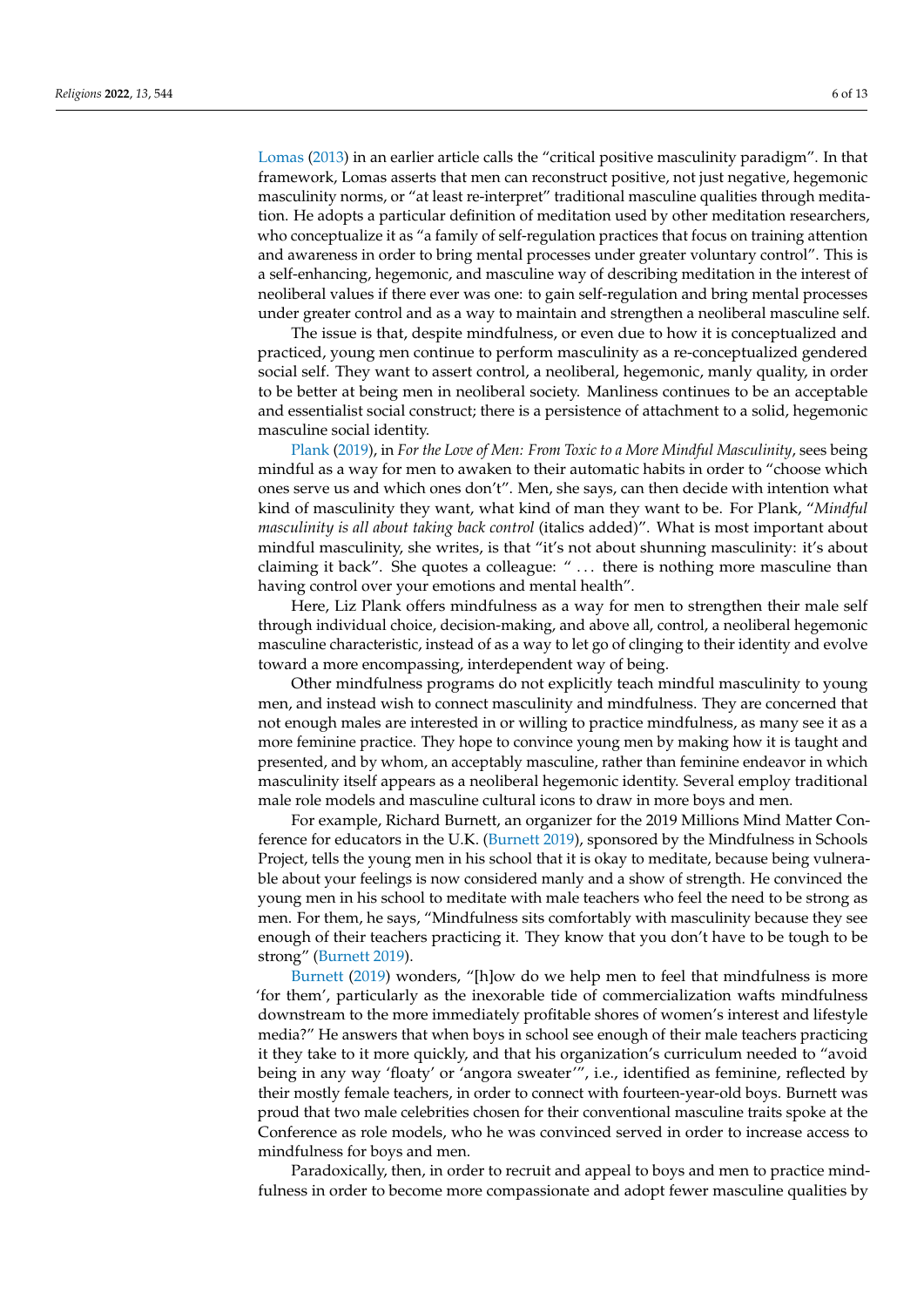shedding their "emotional suit of armour", Burnett wants to provide hegemonic manly role models and teachers with traditional masculine selves and shun any association of mindfulness with feminine qualities.

In "Five Ways to Make Mindfulness More Manly" [\(Hatori](#page-12-16) [2013\)](#page-12-16), an educator who teaches a mindfulness and compassion training course is concerned that there are not enough men taking such classes. In order to make compassion attractive and positive, he suggests the use of pop culture warrior icons to teach mindfulness to boys, such as the kung fu panda and the jedi knights: "meet men where they are", such as in the marine corps and in prisons, and "make compassion training manlier" by encouraging men to lead other men in mindfulness training and by converting compassion techniques created by women into more hegemonic masculine versions.

The contradiction here is that, in an effort to build credibility among men, the attempt to promote less manly virtues such as compassion for oneself and others through mindfulness ends up relying on examples in the manly realms of the military, competitive sports training, and warrior pop culture. These reflect and reinforce identification with a neoliberal hegemonic masculine self.

While it might be argued that we need to first introduce young men to mindfulness practices with traditional language and concepts with which they are familiar, we need to go beyond these and investigate and change the deeper structural problems of neoliberal hegemonic masculinity.

#### **3. McMindfulness: The Disappearance of Buddhist Principles**

As we have seen, mindful masculinity programs and those seeking to attract young men to practice mindfulness tend to promote and reinforce rather than challenge qualities of the neoliberal hegemonic masculine selfhood that serve to adjust young men to function in neoliberal society. Such programs rely on a particular American version of mindfulness that is stripped away from its foundational moral Buddhist context and becomes instead a value-neutral technology that can be applied for many purposes. This particular definition of mindfulness is credited to Jon Kabat-Zinn, who adopted it based on his familiarity with Buddhism: the awareness that arises from paying attention, in a particular way, on purpose, in the present moment and non-judgmentally [\(Finkelstein](#page-12-17) [2022,](#page-12-17) January 5).

The problem with the non-Buddhist definition of mindfulness is called by its critics *McMindfulness* [\(Purser](#page-13-14) [2019;](#page-13-14) [Forbes](#page-12-18) [2019\)](#page-12-18): "The term was coined by Miles Neale, a Buddhist teacher and psychotherapist", Ron Purser writes, "who described a feeding frenzy of spiritual practices that provide immediate nutrition but no long-term sustenance [\(Purser](#page-13-14) [2019,](#page-13-14) p. 15). For David Forbes, "McMindfulness occurs when mindfulness is used, with intention or unwittingly, for self-serving and ego-enhancing purposes that run counter to both Buddhist and Abrahamic prophetic teachings to let go of ego-attachment and enact skillful compassion for everyone" [\(Forbes](#page-12-18) [2019,](#page-12-18) p. 25).

There is no one monolithic original version of Buddhism itself, and the meanings and practices of mindfulness vary in different contexts, for example, within various Asian countries [\(Cassaniti](#page-12-19) [2018,](#page-12-19) pp. viii, ix). The point is not that mindful programs for young men in the U.S. and Britain betray the original purpose within Buddhism, nor that we should invoke and return to a pure Buddhist mindfulness practice, which is neither possible nor desirable.

Nevertheless, by adapting this value-neutral definition of mindfulness, mindful masculinity and other programs aimed at young men sacrifice the radical and morally transformative potential of at least two significant aspects of foundational Buddhist thinking, namely, the impermanent nature of a self or identity, and the compassionate insight of interdependence with all living beings.

In Buddhism, mindfulness serves a particular purpose; it is a way to gain insight into the impermanent, transient nature of the mind, the self, and all things. The aim is to free one's self from suffering by letting go of attachment to things that one realizes are impermanent and have no solid essence or nature, and are interdependent with everything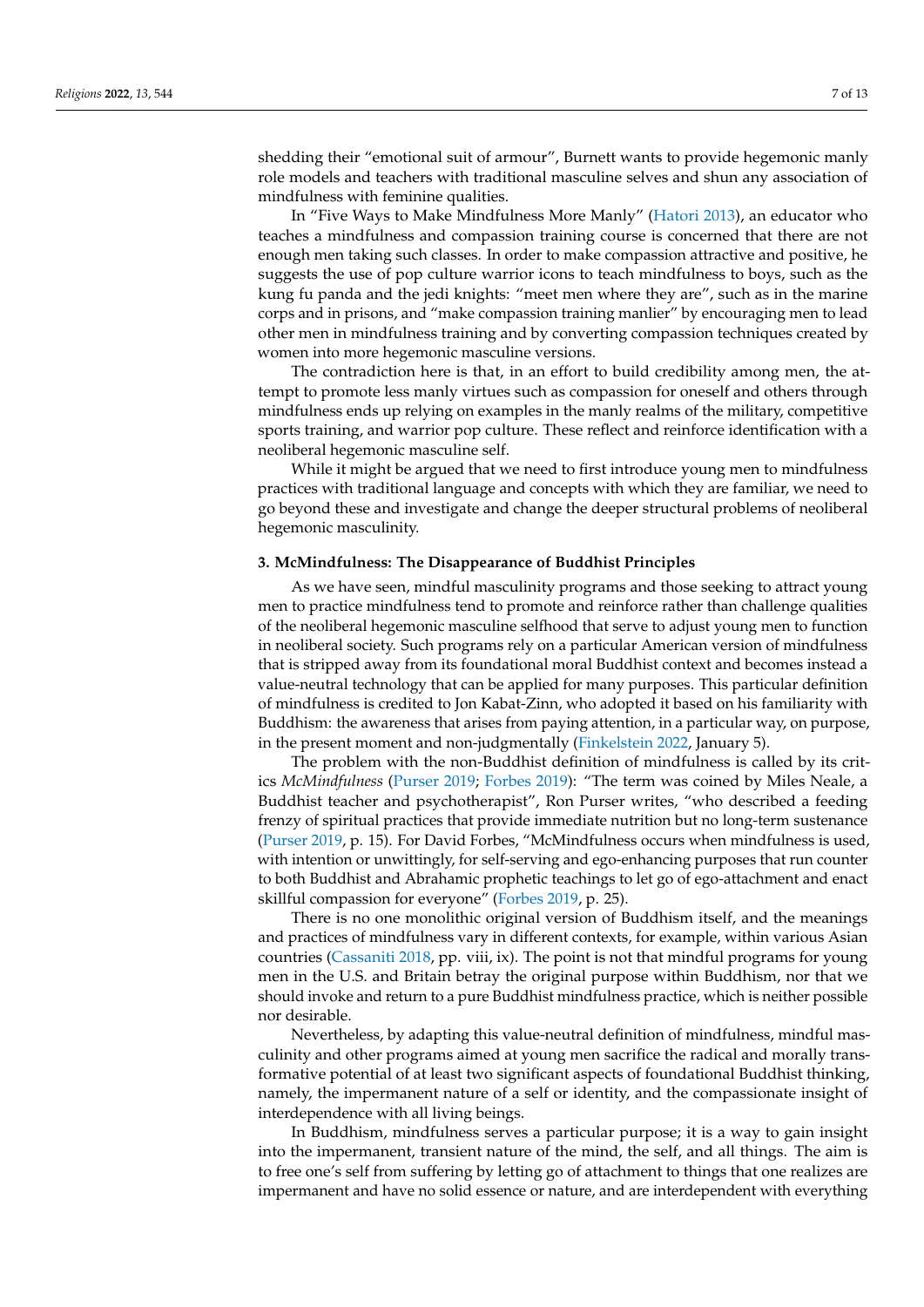else. This leads to realizing that one need not cling with anxiety to one's identity, which is not a solid, privatized, unchanging self, and rather can be free to identify with all beings and things, and realize compassion (*metta*) for oneself as inseparable from the wellbeing of all others in the deepest moral sense.

Mindfulness becomes McMindfulness when it is applied for the purposes of improving neoliberal structures and relationships: to hold oneself personally responsible for reducing stress, rather than questioning and challenging with others the troublesome sources of stress from workplaces, schools, and society; to increase corporate productivity and efficiency; to manage anger and difficult emotions in the service of classroom compliance, often with African American and Latino students; and to improve students' focus and concentration on the standard curricula and standardized tests in order to succeed in school [\(Forbes](#page-12-18) [2019;](#page-12-18) [Purser](#page-13-14) [2019;](#page-13-14) [Smallen](#page-13-5) [2019\)](#page-13-5). The overall aim is individualistic, to promote and strengthen the privatized self in order to be a successful, competitive, and productive member of neoliberal society. Mindfulness as a consequence ends up strengthening neoliberalism and a neoliberal hegemonic masculine identity for boys and men.

The problem is that McMindfulness runs counter to Buddhist values and serves as a way to enhance and bolster the private, competitive, hegemonic masculine self in order to do well in neoliberal society. Instead of a way to let go of the illusory attachment to a solid and unchanging identity and thereby transform both one's self and others in more socially just and caring ways, McMindfulness practices serve as a technology to better adjust people to self-centered neoliberal societal norms of stressful and competitive individualism and self-commodification as a self-promoting marketable brand (see [Forbes](#page-12-18) [2019,](#page-12-18) pp. 25–42; [Purser](#page-13-14) [2019,](#page-13-14) pp. 25–46; [McMahan](#page-13-15) [2008,](#page-13-15) pp. 195–99; [Smallen](#page-13-5) [2019;](#page-13-5) [Wilson](#page-13-16) [2014,](#page-13-16) pp. 133–58).

This problem further occurs when mindfulness educators apply secular mindfulness to working with young men around challenging patriarchal consciousness and behavior.

As we have seen, these programs are liable on two fronts. First, by proposing a supposedly healthier masculine "self" in lieu of a patriarchal one, they accept its existence a priori and ignore the Buddhist insight into the interdependent and non-essential nature of a "self", in this case, a masculine self or identity. Second, rather than applying mindfulness as a way to help young men let go of attachment to the self or ego in order to alleviate suffering and gain compassion for others, mindfulness educators inadvertently apply it as a technology to adjust and strengthen the neoliberal hegemonic masculine self in order to function with greater strength and succeed within a competitive and inequitable neoliberal society. Thus, instead of Buddhist non-attachment, McMindfulness replaces it with competitive striving, which fits in well with neoliberal hegemonic masculinity [\(Smallen](#page-13-5) [2019\)](#page-13-5).

As currently practiced, certain programs in the U.S. and Britain that employ mindfulness with young men reinforce rather than challenge attachment to the social construct and identity of masculinity as a stable self-identity. The strategy of replacing a patriarchal masculinity with qualities of a more positive or constructive masculine self continues to strengthen the concept of the stable and privatized self, which is then promoted as necessary in order to compete and succeed in neoliberal society. Without a broader framework that includes both the Buddhist insight into the interdependent, fluid, non-essentialist nature of the self and its relation to all other sentient beings and a social critique of the way in which McMindfulness functions to promote and strengthen the self within neoliberal society, mindfulness masculinity programs end up maintaining rather than challenging hegemonic masculine thought patterns and structural inequities.

# **4. Examples of Engaged Buddhist Perspectives and Practices to Counter Neoliberal Hegemonic Masculinity**

Engaged Buddhist values and practices can and should re-infuse secular mindfulness practices in order to overtake the amoral weakness of McMindfulness and to counter the toxic effects of neoliberal hegemonic masculinity. We cannot afford to settle for a morally neutral technology that allows neoliberal ideologies, practices, and structures to continue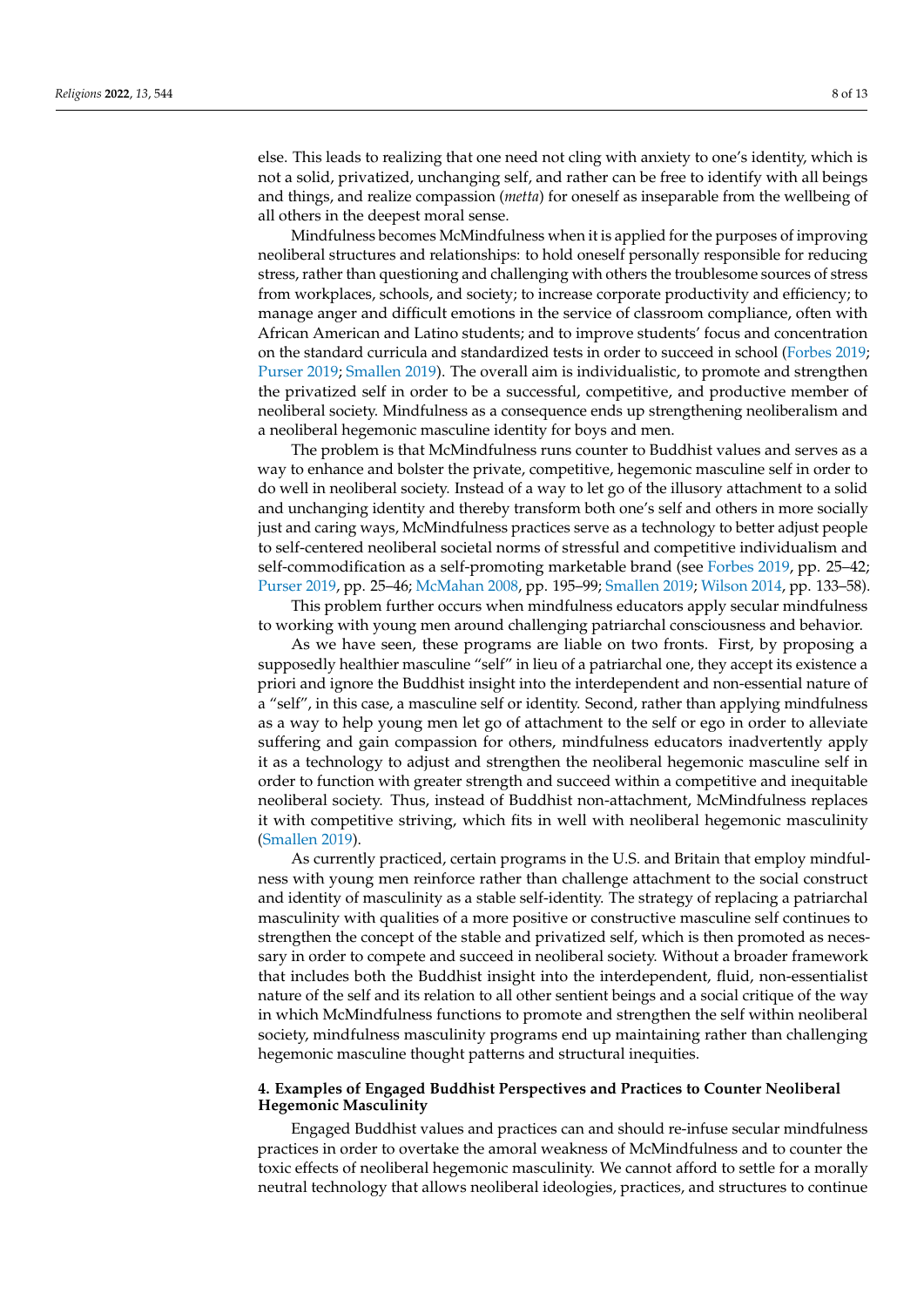to harm males and all others. Instead of the neoliberal framework, in which mindfulness tends unwittingly to serve as an intra-psychic and individualist practice for promoting success through hegemonic masculinity, mindfulness requires an explicit, critical, and compassionate moral framework for universal social justice and optimal development (see [Mindfulness and Social Change Network](#page-13-17) [n.d.;](#page-13-17) [Forbes](#page-12-18) [2019\)](#page-12-18).

Such values can help young men to explore and question neoliberal hegemonic masculine beliefs and tendencies to take in and act on unreflective and conditioned patterns of patriarchal gender roles that are troublesome to girls and women, to LGBTQ individuals, and to the young men themselves. Starting from a supportive and non-judgmental context that recognizes and allows for young men to be where they are in terms of their developmental worldview, an educational program can help to generate more caring, compassionate, and collaborative young people in the service of their own and others' full development.

In discussing whether and how mindfulness, which originated from Buddhism, may be helpful to young men in secular settings, several issues first need to be addressed. One is to acknowledge that, even within Buddhist communities, adherence to Buddhist values and practices such as mindfulness does not guarantee that racism, patriarchy, and sexist gender inequality will be taken up and challenged, let alone overcome. Racist and sexist norms have appeared in sanghas (communities) in the U.S., as described by [Ferguson](#page-12-20) [\(2006\)](#page-12-20), [Gross](#page-12-21) [\(2006\)](#page-12-21), and [Hooks](#page-12-22) [\(2006\)](#page-12-22). Other members from within such communities, however, do challenge these and call for more socially conscious, non-sexist, and anti-racist practices that are just and inclusive, for example, the [Buddhist Peace Fellowship](#page-12-23) [\(2019\)](#page-12-23) and the [\(East Bay Meditation Center](#page-12-24) [n.d.\)](#page-12-24).

One issue is whether Buddhism is a religion; if it is, then teaching Buddhist-based mindfulness in public schools for purposes such as helping young men counter patriarchy violates the separation of church and state. Certain Buddhist adherents who teach mindfulness in schools see Buddhism as a religion, and admit to deliberately transmitting Buddhist values without making them explicit. One critic who sees it as a religion charges that this is a kind of "stealth Buddhism" in which proponents aim to sneak and spread the religion of Buddhism into secular settings such as schools, which, she argues, is an unethical and problematic practice [\(Brown](#page-12-25) [2019,](#page-12-25) pp. 176–78). The counter-argument of other scholars and Buddhists is that if the definition of a religion requires an exclusive belief in and commitment to a god or superhuman controlling power that people worship, then Buddhism is not one (see [Smith](#page-13-18) [1998](#page-13-18) on the many definitions of religion and its conflation with spirituality). Not all Buddhists regard it as a religion; it is a practice anyone can do, while others similarly see it as a philosophy, a spiritual way of life, a wisdom tradition, or a science of mind.

As a way to transcend or bypass the secular/religious divide, mindfulness educators can acknowledge the Buddhist origins of mindfulness and the values they endorse and infuse them within the framework of promoting optimal moral and self-development for all [\(Forbes](#page-12-18) [2019\)](#page-12-18). This is the most straightforward and open approach. Critical mindfulness educators who question, resist, and aim to transform neoliberal hegemonic masculinity and systemic power inequities such as sexism, racism, and homophobia enhance selfdevelopment and moral development among young men and promote optimal development for all students. [Forbes](#page-12-1) [\(2004,](#page-12-1) [2019\)](#page-12-18) has employed mindfulness practices in schools such as cultivating compassion for one's self and others while contextualizing them within a critical investigation and discussion of students' personal lives, communities, and broader inequitable neoliberal and racist social conditions. His teaching includes mindfulness of the thoughts, beliefs, feelings, and identities to which young men are attached, and encourages them to trace their origins to socially conditioned messages of hegemonic masculinity and other unjust neoliberal tropes within society. For example, the young men noticed what kinds of thoughts would arise when they meditated, such as never feeling good or adequate enough, and often feeling the need to be perfect, to compete with or dominate others, and to sell oneself. One issue that arose for many young men of color is how to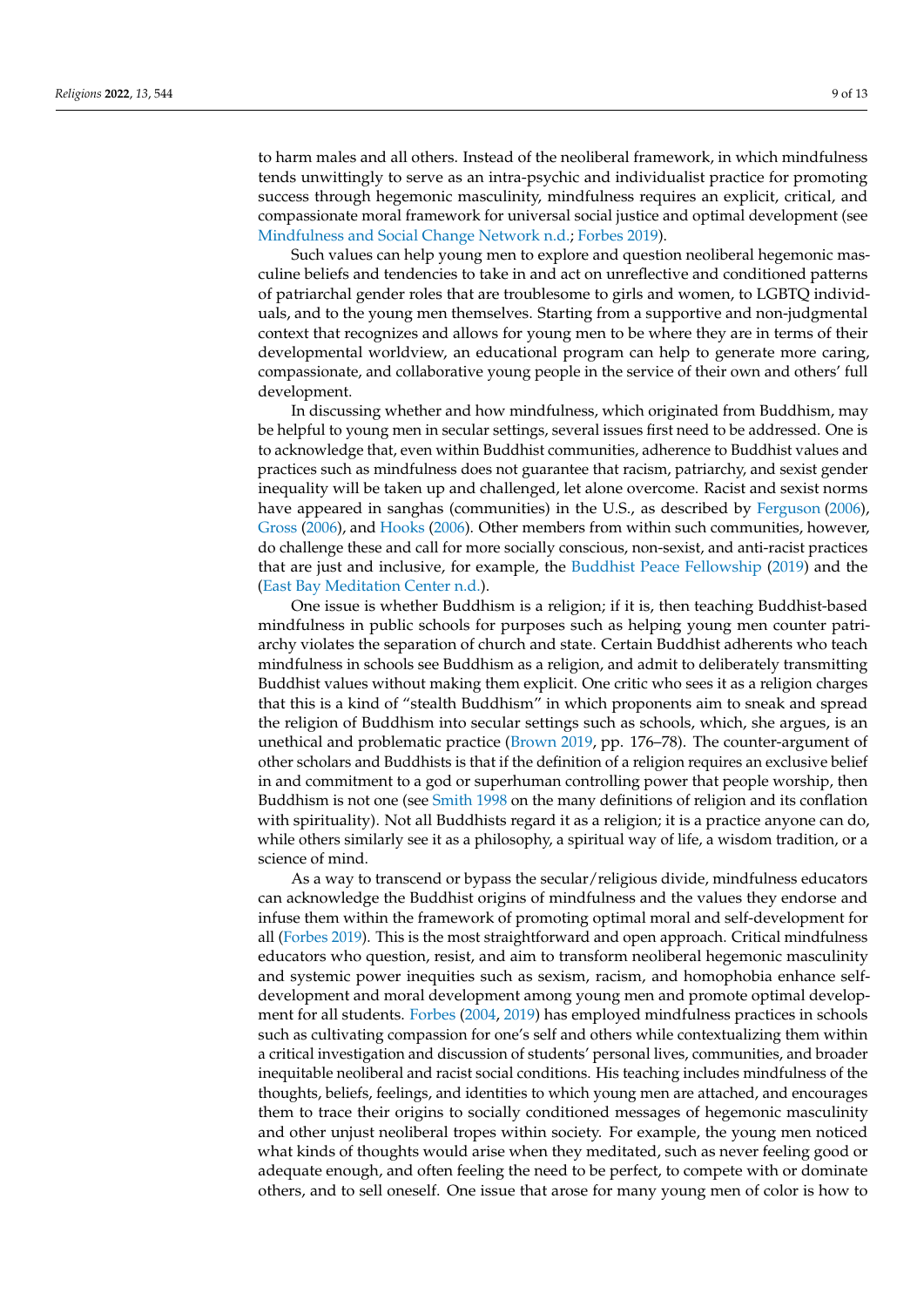transcend hegemonic masculinity when they are denied conventional male roles in U.S. society in the first place. They would then discuss how these thoughts and feelings are connected to the broader neoliberal racist society that promotes and disseminates them and consider ways to challenge them in mutually supportive ways.

A critical social mindfulness that promotes optimal development requires a revised take on the Buddhist practice of exploring the nature of the self on both personal and societal levels. This would allow young people to more deeply and critically explore their own identities together in emotional, developmental, societal, philosophical, and spiritual terms, and extend this project to others [\(Forbes](#page-12-18) [2019\)](#page-12-18).

Several significant Buddhist values and practices oppose those of hegemonic masculine consciousness. One is to develop an openness to experience, allowing for a notknowing, a curiosity to explore one's mind without pre-judgment, to see what comes up and witness it with loving kindness. This openness runs counter to many rigid notions of hegemonic masculinity, including the belief there is just one acceptable way to be a man, to which males who are fearful of change and losing their status and power over others may cling.

A key element of mindfulness practice is to notice and discover how we hold on to our idea of a particular self, and then to practice letting go of our attachment to this notion of a separate, privatized, unchanging self. Over time we can learn to take our own thoughts, feelings, and sensations, as well as those of others, less personally, and are able to understand and empathize more with the perspectives of others and even all sentient beings.

With respect to hegemonic masculinity, instead of being over-identified with our gender identity and rigid gender roles, we can let go of attachment to these social constructs. We can dis-identify with conventional, patriarchal identities and notions of the self. When we do this, we can see our own and others' gender identity and gender attributes as not fixed or solid, and rather as socially constructed. This works to challenge the other side of the specious claim that all boys and men are flawed or problematic; to see masculinity as socially constructed is to reject seeing it from a "fatalistic essentialist perspective" or as an inherent risk factor [\(Lomas](#page-12-14) [2013\)](#page-12-14).

Buddhist monk Ayyā Somā suggests that "When we look at gender through the lens of delusion [e.g., as a fixed conventional identity with immutable qualities], we inevitably cause others and ourselves to suffer. But when we see with correct wisdom things as they actually are, peace of mind becomes manifest" [\(New York Insight Center](#page-13-19) [2021,](#page-13-19) May 16).

The Buddhist notion that self-identity is not a rigidly defined or solid quality can address problems that young men might have with feeling insecure about their conventional masculine identity and about trying to prove it to themselves and others. It can free them up with respect to accepting themselves as they are without having to constantly prove themselves as boys or men. They no longer have to see effeminate and gay men, transgendered and non-binary people, and women as the Other, as people apart from them and to whom they must feel superior and attempt to dominate. It allows them to feel unthreatened by transgendered people, as they no longer have to work to cling to and hold up a rigid masculine identity.

As a consequence of letting go of self-attachment over time, instead of adopting an oppositional, either/or approach to others, who are seen as threats to one's identity and way of being, Buddhist-inspired mindfulness can contribute to recognizing the fluidity and interconnectedness of all beings and things. With moral guidance and in a supportive context that respects people's level of self-development, this perspective can open the way for more evolved, wholesome, and caring relationships that take into account the welfare of others and the earth itself. This deeper awareness of inter-being can cultivate empathy and compassion for all sentient beings who we now realize are inseparable from and a part of ourselves. [Loy](#page-13-20) [\(2013\)](#page-13-20) writes that the teachings of Buddhism "challenge us to wake up and realize that our own wellbeing cannot be separated from the wellbeing of others, or from the health of the whole Earth".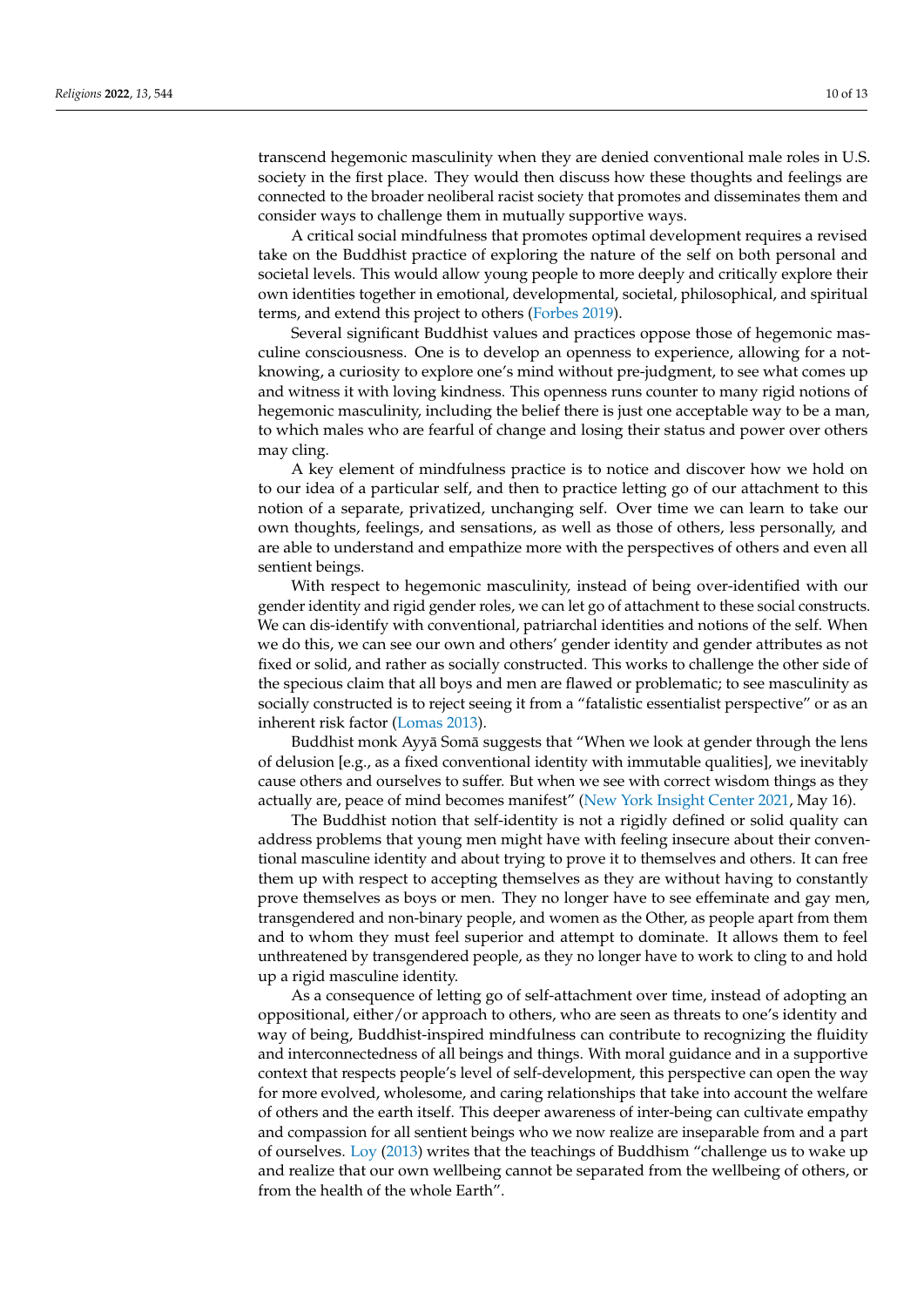Following Loy, the fluidity of self and other, of inner awareness and outer world, means that there is no ultimate separation between a presumed privatized and individualistic consciousness and the interpersonal, cultural, and societal institutions of which we all are a part. In this way, engaged Buddhists take on the challenges of what Loy refers to as the "we-go", that is, the critical examination and transformation of attachment to neoliberal institutions that reinforce and depend on qualities of hegemonic masculinity such as the corporate mainstream and social media, which pedal disinformation and value profitable ratings and "likes" over critical investigative truth-telling; global corporations, which turn human needs such as healthcare and housing into for-profit commodities; and the military, an institution addicted to a massive and often murderous war budget that is favored over other social needs. These neoliberal institutions reflect hegemonic masculine values of competition, self-centered individualism, aggression and violence, and racist, sexist, and heterosexist domination over others in various ways.

To the extent that hegemonic masculine consciousness and neoliberal racist cultural norms and societal structures reflect the three Buddhist poisons of delusion, greed, and ill-will and reinforce these institutions, they too can and should be subjected to critical scrutiny, resistance, and transformational mindful social action in the interest of the welfare of everyone. Such analysis and action as aspects of an engaged Buddhist practice are arguably necessary parts of any program that counters neoliberal hegemonic masculinity. Challenging the poison of delusion requires an empathic connection and critical analysis with those disaffected young men who mistakenly blame women for their confusion, anger, and fear of loss of self.

Buddhism is about both letting go of conditioned attachments and developing greater wise compassion (*metta*). The Buddha taught that there are two sides to the path of practice, as the Buddhist teacher [Bhikkhu](#page-12-26) [\(2003,](#page-12-26) p. 90) writes: the side of developing and the side of letting go. He points out that if you only practice letting go, you throw out everything and leave nothing left, while if you only practice developing your self, you miss things that occur by themselves that might happen when you let go. To understand and promote personal, cultural, and societal development, then, is a valuable part of a compassionate counter-program.

On personal and interpersonal levels, through conscious mindfulness practice over time, young men can become aware of internalized messages and beliefs about manhood they have been conditioned to adopt and that reflect neoliberal notions of hegemonic masculinity. They can learn to let go of feeling the need to be aggressive and competitive and to conquer and dominate others and nature as primary ways to prove their self-worth. By becoming mindful in a compassionate way towards their feelings, they can allow themselves to develop and express the many-sided qualities of themselves and to act with greater self-care, as well as care and compassion for others. Recognizing how one is conditioned by neoliberal hegemonic masculinity and realizing instead one's fundamental interconnectedness in personal, interpersonal, and societal terms could benefit those working class non-college educated men who are struggling to develop their autonomous selves in the absence of social support networks and relationships.

The Buddhist practice of *metta*, wise compassion for all, parallels the stages of selfdevelopment in psychology (see [Wilber](#page-13-21) [2006,](#page-13-21) pp. 50–83). We first bear witness to ourselves with benevolence and kindness (egocentric). As we begin to let go of ego-attachment, we can extend compassion to those about whom we care (conventional); later, to others beyond those family, friends, and group members whom we do not know (post-conventional); and finally, to everyone, even those whom we dislike or who wish us harm and from whom we must defend ourselves (universal). We must engage in this practice with others, as it is not a privatized, intra-psychic experience, and is rather a moral, interrelated way of living and evolving with all people.

**Funding:** This research received no external funding.

**Conflicts of Interest:** The author declares no conflict of interest.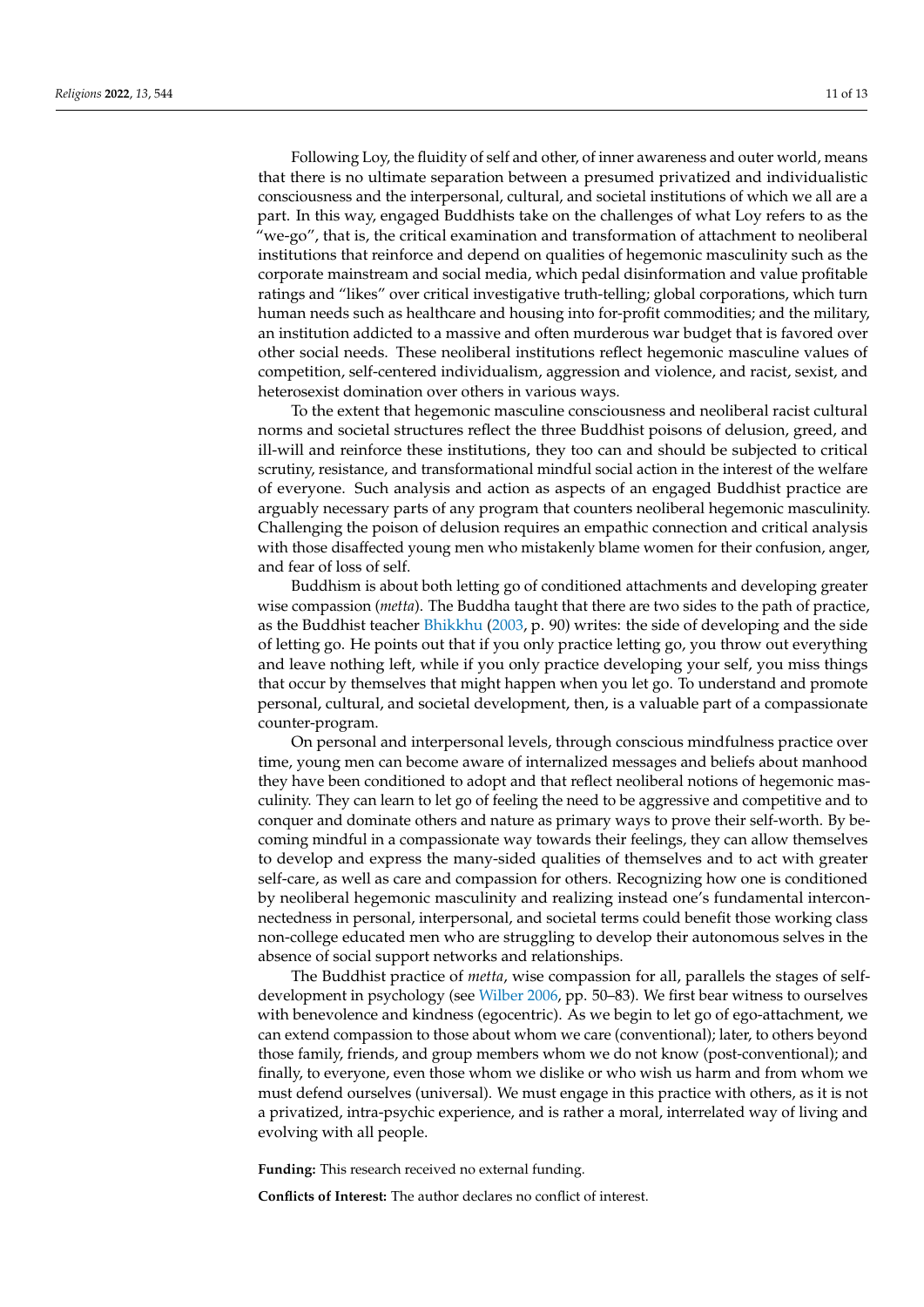# **References**

<span id="page-12-11"></span>ADL Center on Extremism. n.d. When Women Are the Enemy: The Intersection of Misogyny and White Supremacy. Anti Defamation League. Available online: [https://www.adl.org/resources/report/when-women-are-enemy-intersection-misogyny-and-white](https://www.adl.org/resources/report/when-women-are-enemy-intersection-misogyny-and-white-supremacy)[supremacy](https://www.adl.org/resources/report/when-women-are-enemy-intersection-misogyny-and-white-supremacy) (accessed on 24 May 2022).

<span id="page-12-0"></span>Al-Fardan, Nalja. 2020. Critical Review of Plank's Book: For the Love of Men: A New Vision for Mindful Masculinity. *Journal of International Women's Studies* 21: 500–5. Available online: <https://vc.bridgew.edu/jiws/vol21/iss6/37> (accessed on 24 May 2022). Bhikkhu, Thanissaro. 2003. *Meditations: Forty Dhamma Talks*. Metta: Valley Center.

- <span id="page-12-26"></span><span id="page-12-25"></span>Brown, Candy Gunther. 2019. *Debating Yoga and Mindfulness in Public Schools: Reforming Secular Education or Reestablishing Religion?* Chapel Hill: University of North Carolina Press.
- <span id="page-12-23"></span>Buddhist Peace Fellowship. 2019. Available online: <https://buddhistpeacefellowship.org/> (accessed on 19 May 2022).
- <span id="page-12-15"></span>Burnett, Richard. 2019. Mindfulness and Masculinity. Mindfulness in Schools Project. Available online: [https://mindfulnessinschools.](https://mindfulnessinschools.org/mindfulness-and-masculinity/) [org/mindfulness-and-masculinity/](https://mindfulnessinschools.org/mindfulness-and-masculinity/) (accessed on 24 May 2022).
- <span id="page-12-19"></span>Cassaniti, Julia L. 2018. *Remembering the Present: Mindfulness in Buddhist Asia*. Ithaca: Cornell University Press.
- <span id="page-12-8"></span>Colata, Gina. 2022. Tucker Carlson Has a Cure for Declining Virility. *New York Times*, April 22. Available online: [https://www.nytimes.](https://www.nytimes.com/2022/04/22/health/tucker-carlson-testosterone.html) [com/2022/04/22/health/tucker-carlson-testosterone.html](https://www.nytimes.com/2022/04/22/health/tucker-carlson-testosterone.html) (accessed on 24 May 2022).
- <span id="page-12-3"></span>Connell, Raewyn W., and James W. Messerschmidt. 2005. Hegemonic Masculinity: Rethinking the Concept. *Gender and Society* 19: 829–59. Available online: [https://www.etnologia.uw.edu.pl/sites/default/files/hegemonic\\_masculinity\\_connell\\_and\\_](https://www.etnologia.uw.edu.pl/sites/default/files/hegemonic_masculinity_connell_and_messerschmidt.pdf) [messerschmidt.pdf](https://www.etnologia.uw.edu.pl/sites/default/files/hegemonic_masculinity_connell_and_messerschmidt.pdf) (accessed on 24 May 2022). [\[CrossRef\]](http://doi.org/10.1177/0891243205278639)
- <span id="page-12-13"></span>Davidson, Kevin. 2021. Why Men Fear and Hide Their Vulnerability. Video on Website. Mindful Masculinity. December 6. Available online: <https://www.facebook.com/KevinDavidsonMM/> (accessed on 24 May 2022).
- <span id="page-12-10"></span>Du Mez, Kristin Kobes. 2020. Toxic Masculinity in Evangelical Culture is Crucial to Trump's Success. *Faith and Leadership*, October 22. Available online: [https://faithandleadership.com/kristin-kobes-du-mez-toxic-masculinity-evangelical-culture-crucial-trumps](https://faithandleadership.com/kristin-kobes-du-mez-toxic-masculinity-evangelical-culture-crucial-trumps-success)[success](https://faithandleadership.com/kristin-kobes-du-mez-toxic-masculinity-evangelical-culture-crucial-trumps-success) (accessed on 20 May 2022).
- <span id="page-12-24"></span>East Bay Meditation Center. n.d. Available online: <https://eastbaymeditation.org/> (accessed on 19 May 2022).
- <span id="page-12-6"></span>Edin, Kathryn, Timothy Nelson, Andrew Cherlin, and Robert Francis. 2019. The Tenuous Attachments of Working-Class Men. *Journal of Economic Perspectives* 33: 211–28. Available online: <https://pubs.aeaweb.org/doi/pdfplus/10.1257/jep.33.2.211> (accessed on 24 May 2022). [\[CrossRef\]](http://doi.org/10.1257/jep.33.2.211)
- <span id="page-12-12"></span>Featherstone, Liza. 2021. Josh Hawley and the Republican Obsession With Manliness. *New York Times*, December 4. Available online: <https://www.nytimes.com/2021/12/04/opinion/josh-hawley-republican-manliness.html> (accessed on 24 May 2022).
- <span id="page-12-20"></span>Ferguson, Gaylon. 2006. No Colors, All Colors. In *Mindful Politics: A Buddhist Guide to Making the World a Better Place*. Edited by Melvin McLeod. Boston: Wisdom, pp. 261–72.
- <span id="page-12-17"></span>Finkelstein, Claudia. 2022. The Meaning of Mindfulness. *The Whole U: University of Washington*, January 5. Available online: <https://thewholeu.uw.edu/2022/01/05/the-meaning-of-mindfulness/> (accessed on 24 May 2022).
- <span id="page-12-1"></span>Forbes, David. 2004. *Boyz 2 Buddhas: Counseling Urban High School Male Athletes in the Zone*. New York: Peter Lang.
- <span id="page-12-18"></span>Forbes, David. 2019. *Mindfulness and Its Discontents: Education, Self, and Social Transformation*. Winnipeg: Fernwood Press.
- <span id="page-12-7"></span>French, David. 2021. The New Right's Strange and Dangerous Cult of Toughness. *The Atlantic*, December 1. Available online: [https:](https://www.theatlantic.com/ideas/archive/2021/12/the-new-rights-strange-and-dangerous-cult-of-toughness/620861/) [//www.theatlantic.com/ideas/archive/2021/12/the-new-rights-strange-and-dangerous-cult-of-toughness/620861/](https://www.theatlantic.com/ideas/archive/2021/12/the-new-rights-strange-and-dangerous-cult-of-toughness/620861/) (accessed on 24 May 2022).
- <span id="page-12-5"></span>Galani, Sagar. 2021. How Do We Limit the Manifestation of Toxic Masculinity in the Same Society That Fuels It? *Youth Ki Awaaz*, March 31. Available online: [https://www.youthkiawaaz.com/2021/03/capitalism-toxic-masculinity-its-impact-during-a](https://www.youthkiawaaz.com/2021/03/capitalism-toxic-masculinity-its-impact-during-a-pandemic/)[pandemic/\(](https://www.youthkiawaaz.com/2021/03/capitalism-toxic-masculinity-its-impact-during-a-pandemic/)accessed on 24 May 2022).
- <span id="page-12-21"></span>Gross, Rita. 2006. The Wisdom in the Anger. In *Mindful Politics: A Buddhist Guide to Making the World A Better Place*. Edited by Melvin McLeod. Boston: Wisdom, pp. 225–38.
- <span id="page-12-2"></span>Harvey, David. 2005. *A Brief History of Neoliberalism*. New York: Oxford University Press.
- <span id="page-12-16"></span>Hatori, Kozo. 2013. Five Ways to Make Mindfulness More Manly. *Greater Good Magazine*, June 25. Available online: [https://greatergood.](https://greatergood.berkeley.edu/article/item/five_ways_to_make_mindfulness_more_manly/) [berkeley.edu/article/item/five\\_ways\\_to\\_make\\_mindfulness\\_more\\_manly/](https://greatergood.berkeley.edu/article/item/five_ways_to_make_mindfulness_more_manly/) (accessed on 11 June 2022).
- <span id="page-12-4"></span>Hedges, Chris. 2021. How 'Especially Insidious' Violence against Women Is a Tool of Corporate Domination and Capitalism. *AlterNet*, December 7. Available online: [https://www.alternet.org/2021/12/violence-against-women/?utm\\_source=&utm\\_medium=](https://www.alternet.org/2021/12/violence-against-women/?utm_source=&utm_medium=email&utm_campaign=9409) [email&utm\\_campaign=9409](https://www.alternet.org/2021/12/violence-against-women/?utm_source=&utm_medium=email&utm_campaign=9409) (accessed on 24 May 2022).
- <span id="page-12-9"></span>Heffernan, Conor. 2022. Here's Old Playbook Tucker Carlson Pulls From as He Stokes Anxiety About a Masculinity Crisis: Historian. *AlterNet*, May 22. Available online: [https://www.alternet.org/2022/05/tucker-carlson-2657368070/?utm\\_source=123456&utm\\_](https://www.alternet.org/2022/05/tucker-carlson-2657368070/?utm_source=123456&utm_medium=email&utm_campaign=10505) [medium=email&utm\\_campaign=10505](https://www.alternet.org/2022/05/tucker-carlson-2657368070/?utm_source=123456&utm_medium=email&utm_campaign=10505) (accessed on 24 May 2022).
- <span id="page-12-22"></span>Hooks, Bell. 2006. Buddhism and the Politics of Domination. In *Mindful Politics: A Buddhist Guide to Making the World a Better Place*. Edited by Melvin McLeod. Boston: Wisdom, pp. 57–64.
- <span id="page-12-14"></span>Lomas, Tim. 2013. Critical Positive Masculinity. *Masculinities and Social Change* 2: 167–93. Available online: [https://www.hipatiapress.](https://www.hipatiapress.com/hpjournals/index.php/mcs/article/view/532/pdf) [com/hpjournals/index.php/mcs/article/view/532/pdf](https://www.hipatiapress.com/hpjournals/index.php/mcs/article/view/532/pdf) (accessed on 24 May 2022).